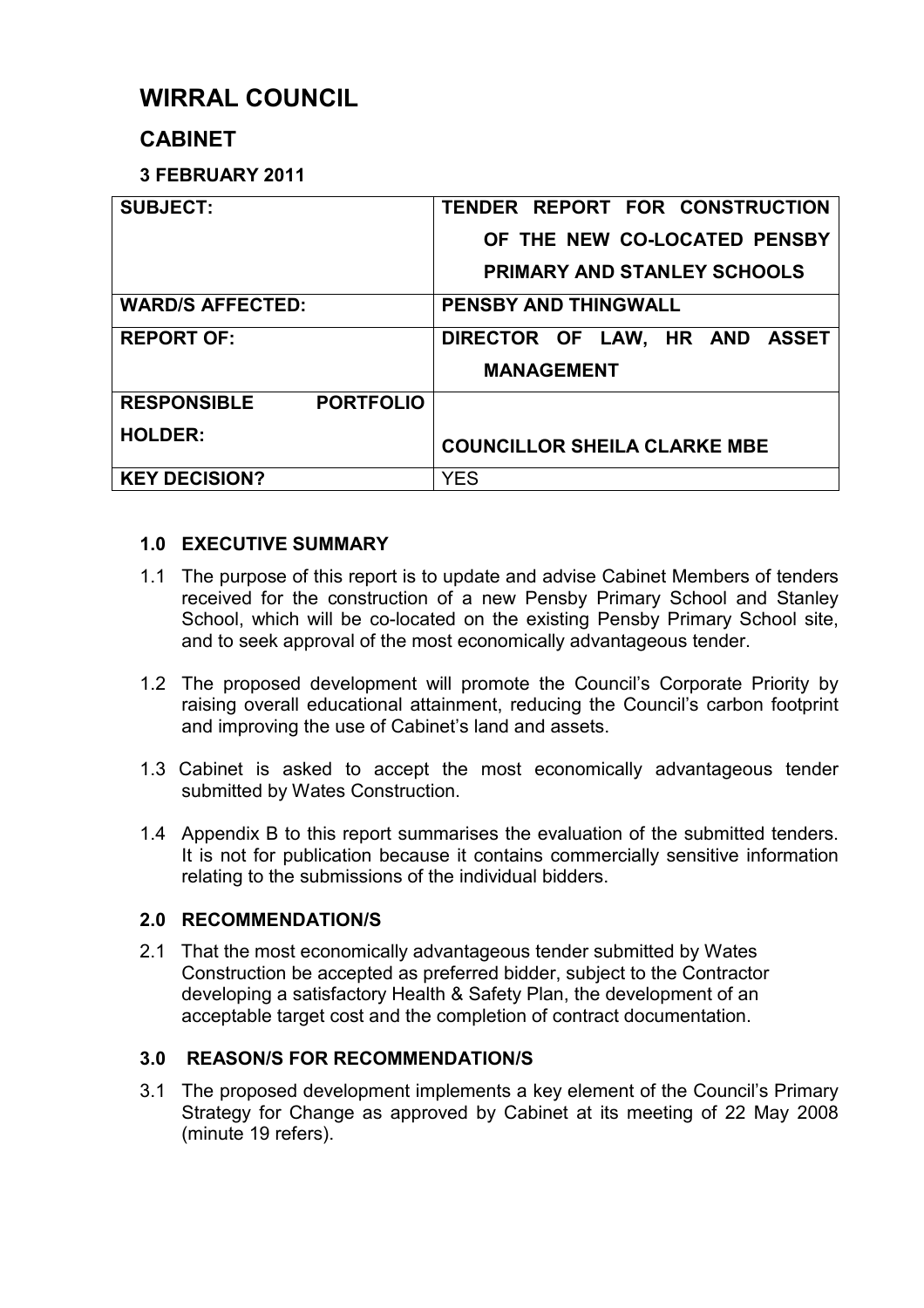3.2 The developments forms part of the Council's contribution to national DfE Primary Capital Investment Programme for which approval has been received from the DfE.

## **4.0 BACKGROUND AND KEY ISSUES**

- 4.1 Following a consultation period in 2006, the DfE announced details of the National Primary Strategy for Change Programme in December 2007. This initiative formed the mechanism for major capital investment in primary schools.
- 4.2 Cabinet confirmed the principles of Primary Strategy for Change at its meeting of 22 May 2008 (minute 19 refers).
- 4.3 On 23 April 2009 Cabinet gave approval, in principle, to the replacement of both Stanley and Elleray Park Special schools on new sites, each located with a mainstream primary school (minute 468 refers).
- 4.4 This approval was further developed by Cabinet on 26 November 2009 giving the approval for formal consultation to take place on the proposal to co-locate Stanley Special School on the new Pensby Primary site (minute 194 refers).
- 4.5 Following the report of 26 November a number of formal public consultations were undertaken, details of which were reported to Cabinet on 18 March 2010 (minute 338 refers). Generally, the response to the proposed development was positive; many respondents cited the benefits that will be accrued by both the pupils in Pensby Primary and Stanley School as being their reason for supporting the scheme.
- 4.6 A Scheme and Estimate report was submitted to Cabinet on 23 September 2010 and duly approved (minute 139 refers)
- 4.7 The proposed single-storey scheme replaces the existing Pensby Primary School building on the same site and the Stanley School building presently located in Thingwall. The new building consists of three elements: the new primary school, the special school and a central hub containing shared facilities. The building is to be located on the existing Pensby Primary School site.
- 4.8 The scheme will be built in two phases Phase 1 will consist of Pensby Primary School and part of the central hub containing school hall, plant rooms, kitchen, and dining and staff facilities. This phase will be constructed between February and December 2011. Phase 2 will consist of Stanley Special School and the remaining part of the central hub containing sports hall, swimming pool, hydrotherapy pool and further staff resource rooms. This phase will be built between April 2012 and March 2013 following the demolition of the existing Pensby Infant School early in 2012.
- 4.9 The style of architecture will be contemporary and predominantly of masonry construction. Maximum use of daylight and ventilation has determined the layout and profile of the building. The facility will provide a good quality learning and working environment for all users, with attractive support and personal spaces to encourage well-being, self-esteem and a sense of ownership. The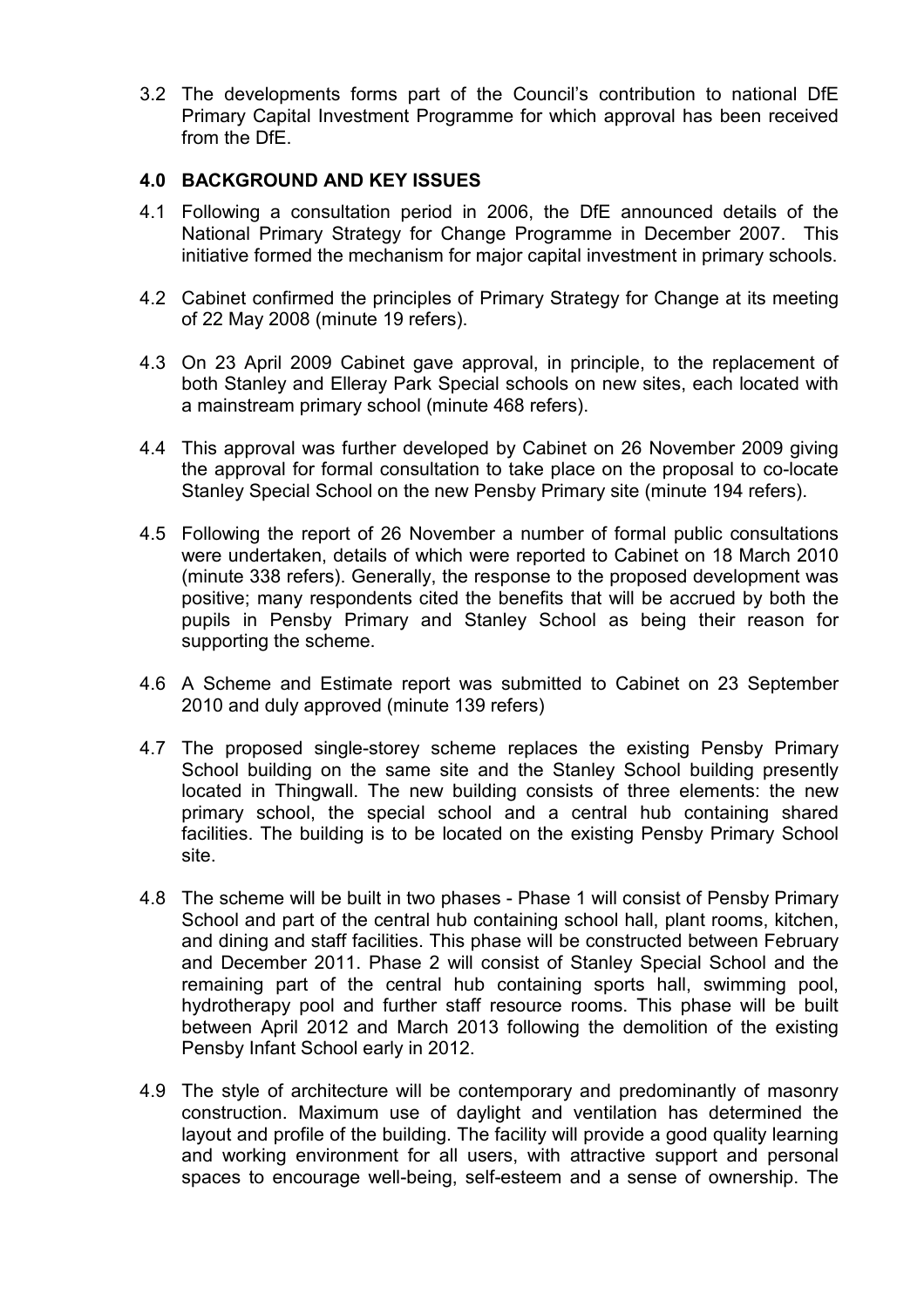building also includes the development of outdoor learning areas to all classrooms and sensory awareness to consider the impact of a Schools environment on children's sensory experience.

- 4.10 The work will include all necessary finishes, fitted furniture, heating, lighting, power, fire and intruder alarms. State of the art facilities for disabled pupils including sensory rooms, hydrotherapy and physiotherapy facilities and hygiene facilities will be provided. The space will also permit specialist therapies to be delivered on site. Overhead lifts and ceiling tracks will be tailored to meet the school's needs.
- 4.11 External provision will include hard and soft landscaping; play area and multiuse games area; external dining area; covered outdoor learning areas; sensory gardens; service yard and car park.
- 4.12 The scheme is illustrated in Appendix A

### **5.0 RELEVANT RISKS**

- 5.1 In order to comply with Planning Regulations, there was a requirement to consult with Sport England in respect of the proposed building and external areas. Initial contact with Sport England had raised some concerns with the overall footprint of the building and reduction of playing field. This issue has been resolved with the off set of land released following the demolition of the present Stanley School being classified as playing fields. This land will become part of the neighbouring Thingwall Primary School.
- 5.2 Security of funding has been a concern with major capital programmes over the past few months, at this point in time there have been no indications from Partnerships for Schools that Primary Capital Programme funding is being withdrawn. Other Wirral schemes in this programme have either been completed or are approaching completion by the end of the year.
- 5.3 Neighbourhood consultation has not resulted in any major concerns being raised at this stage of the scheme development.
- 5.4 A full risk management exercise has been undertaken for this project with design team members and the Council's risk management section owing to the complexity of the project and financial resources involved. This will be developed with the preferred bidder as a detailed risk register containing all critical project risks and monitored on a regular basis by the project team.
- 5.5 The proposed form of contract will be the New Engineering Contract, NEC Option C, incorporating a negotiated target cost. This is a nationally recognised standard form of contract widely used on major building and other construction projects. Based on a partnering philosophy, this is the preferred contract for schemes procured through the North West Construction Hub (NWCH). The contract will involve a negotiated target cost being developed in collaboration with the contractor prior to contract award. A principle of the NEC Option C form of contract is that there will be a pain/gain mechanism whereby the contractor can claim a limited bonus for completing the works under the target cost. However, the contract will incorporate a guaranteed maximum price which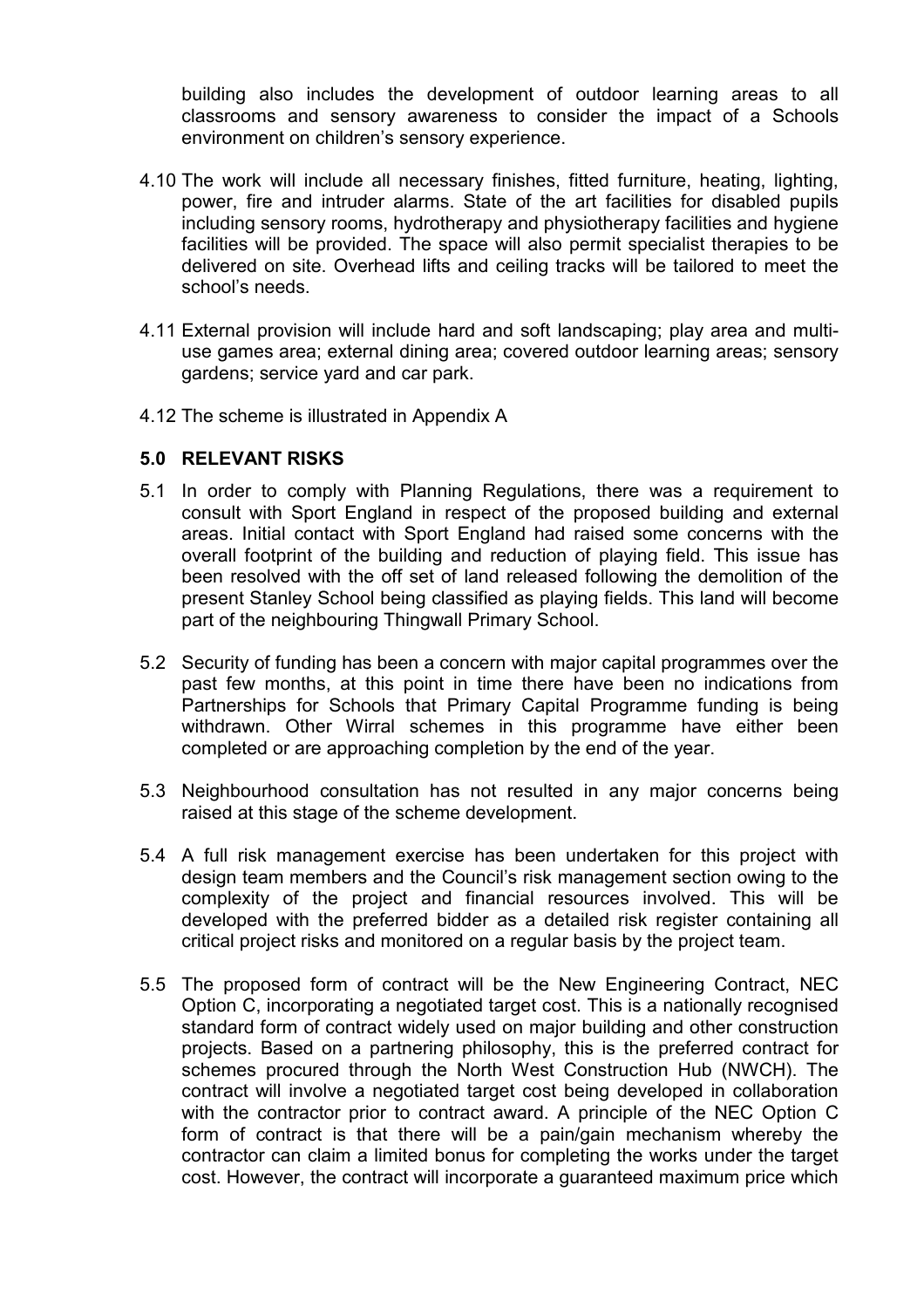will be set within the available budget and hence will help manage financial risks appropriately.

# **6.0 OTHER OPTIONS CONSIDERED**

6.1 Options were considered at the early stages of the projects – see Cabinet reports referred to in section 4 - Cabinet of 22 May 2008 (minute 194), Cabinet 23 April 2009 (minute 468), Cabinet of 18 March 2009 (minute 338).

### **7.0 CONSULTATION**

7.1 The detailed design has been developed in consultation with a range of stakeholders including staff, pupils, parents and Council officers and this will continue throughout the design development, target cost preparation and construction process.

### **8.0 IMPLICATIONS FOR VOLUNTARY, COMMUNITY AND FAITH GROUPS**

8.1 The new schools will offer a number of facilities to the local community and specialist groups of which the details are still to be developed. These will include the assembly hall, sports hall, hydrotherapy pool and swimming pool and associated change rooms. Externally, the junior football pitch and the allweather multi-use games area will be available to public use outside school hours subject to the conditions of the planning approval.

### **9.0 RESOURCE IMPLICATIONS: FINANCIAL; IT; STAFFING; AND ASSETS**

- 9.1 The Design Consultancy Unit within the Department of Law, HR and Asset Management will provide all Professional Services with the exception of landscape design, which will be undertaken by the Council's framework consultants, Halsall Lloyd Partnership.
- 9.2 The Director of Technical Services in accordance with the Construction (Design and Management) Regulations will carry out the role of CDM Coordinator.
- 9.3 It is anticipated that there will be an increase in fuel revenue costs as a result of this scheme as the new building will be considerably bigger than the present primary and special school due to Building Bulletin 102 requirements (BB102). However, this will be minimised with the provision of a more energy efficient building which will be built to a higher standard than the current regulations require. The Energy Conservation Unit within the Department of Law, Human Resources and Asset Management will closely monitor costs.
- 9.4 There are no staffing implications with the proposals as staff will be transferred from the existing schools.
- 9.5 As the value of the contract exceeds the relevant threshold under European regulatory regime for "works," the procurement route was via the newly implemented Northwest Construction Hub (NWCH), administered through Manchester City Council with support from the North West Improvement and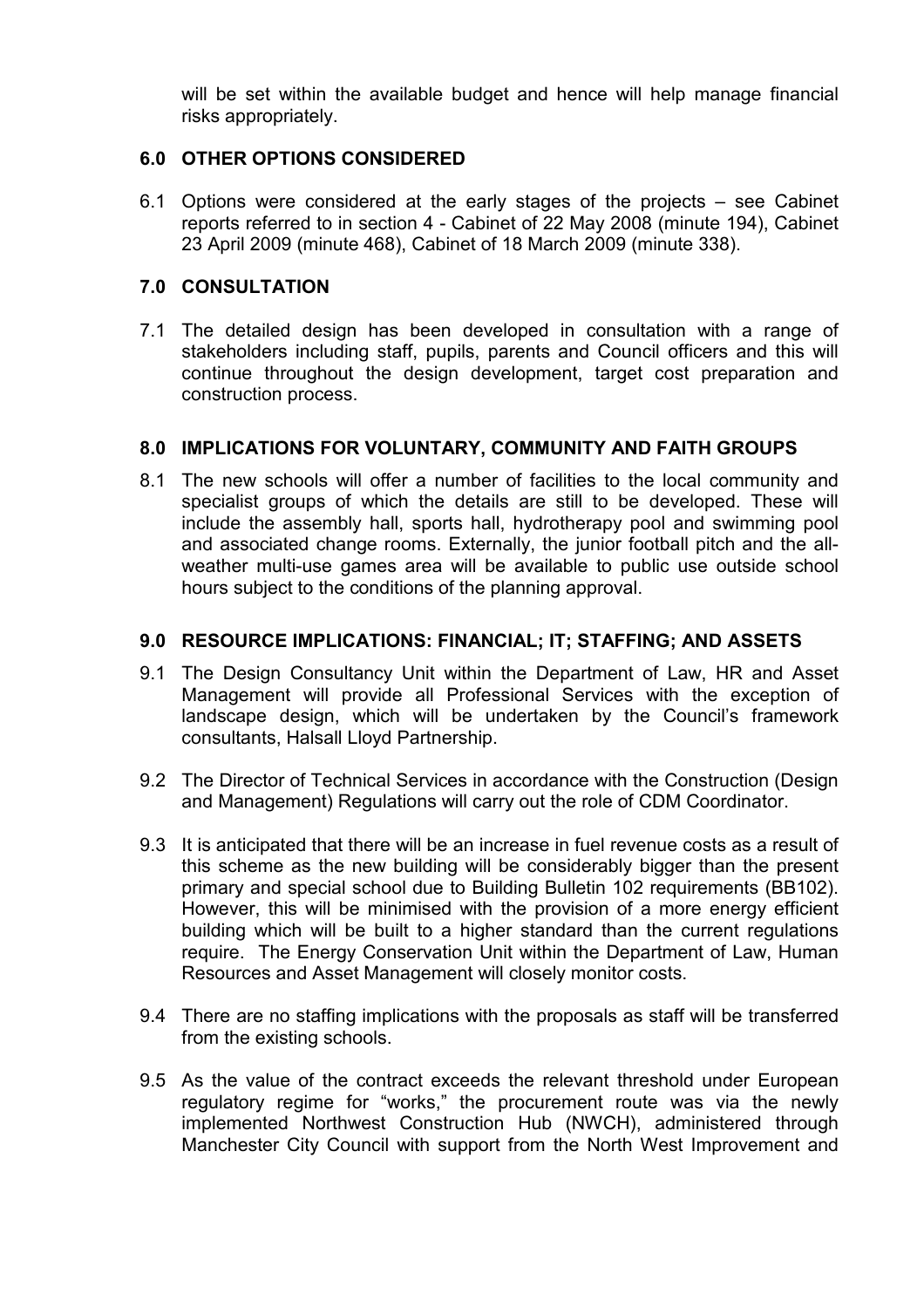Efficiency Programme (NWIEP) and the Centre for Construction Innovation (CCI).

- 9.6 The proposal is to accept the most economically advantageous tender received by the Authority using a cost/quality evaluation model. This model was lodged with the Council's procurement team in the Finance Department prior to receipt of tenders and included a 30% Price 70% Quality evaluation.
- 9.7 The high value list of the NWCH Framework was selected as the most appropriate tender list on advice received from both NWCH and the Council's Corporate Procurement team. The list comprises 5 large building contractors, all of whom have satisfied comprehensive pre-qualification criteria on quality assessment to gain selection to the framework. Two of the five contractors declined to tender for the scheme. The contractors have already tendered overhead and profit percentages, which remain fixed for schemes awarded under the framework.
- 9.8 Tender submissions were received on 21 December 2010 and interviews were held with all three tenderers on 10 January 2011. As a result of the selection process it is recommended that Wates Construction be appointed as the preferred bidder, to develop the target cost and proceed to contract with the Council. Details of the selection process and relevant scoring of tenderers is included at Appendix B (exempt item).
- 9.9 Guaranteed maximum price to be agreed within the available budget
	- Guaranteed maximum price for construction
	- Departmental Charges at 13.5% including:
		- Professional Fees Clerk of Works Salary CDM Coordinator Planning and building regulation fees
			- Landscape design
	- ICT Costs (infrastructure and hardware)
	- Furniture fittings and Equipment.

### Total **£12,500,000.00**

- 9.10 The scheme will be funded from the following:
	- Primary Capital Programme  $£6,000,000.00$ • Targeted capital fund (SEN/14-19) 66,500,000.00

### Total **£12,500,000.00**

9.11 Provision has been made within the contract for Targeted Recruitment and Training (TRT) so that Wirral Council can continue the policy of developing a Construction Employment Integrator (CEI).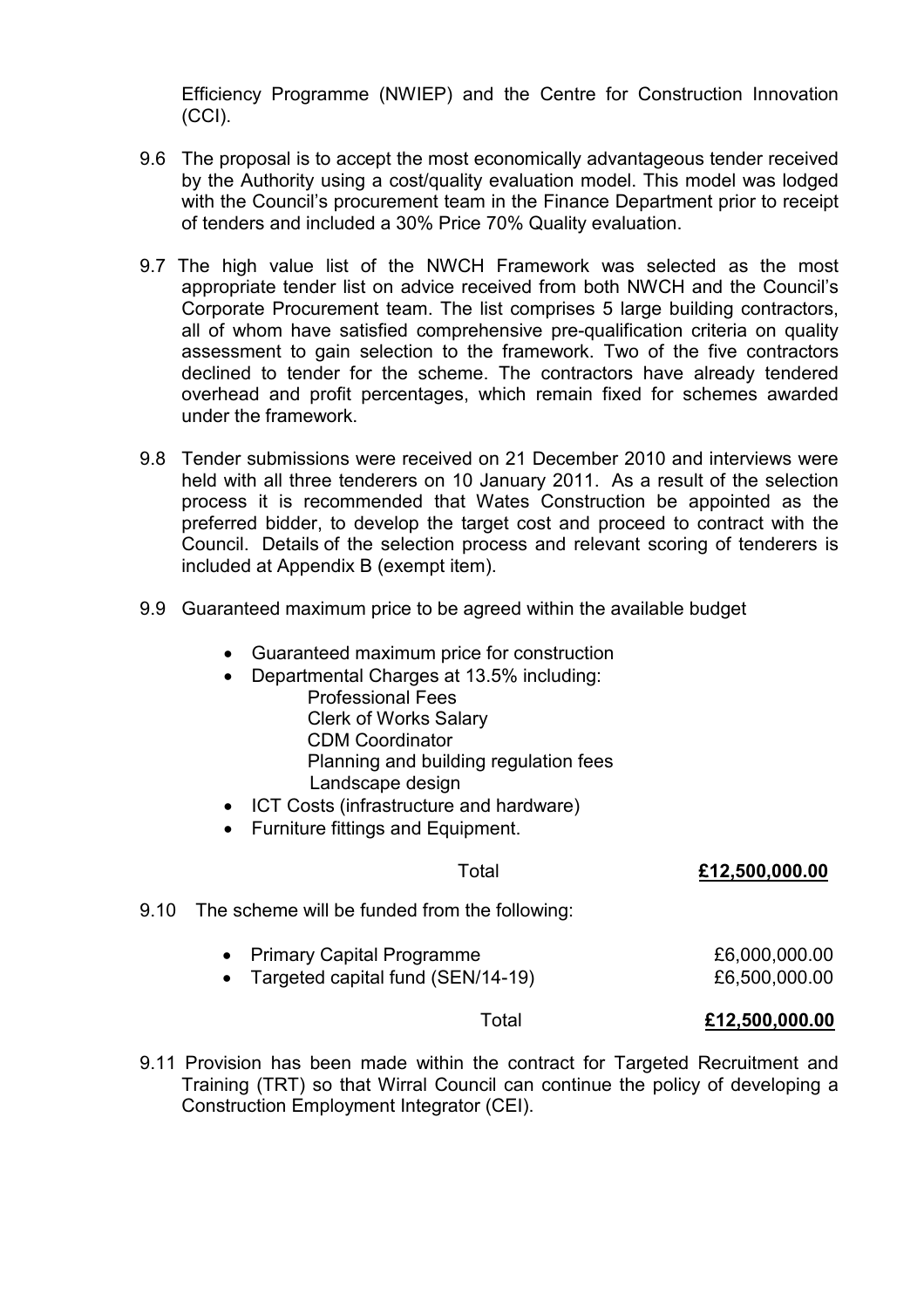# **10.0 LEGAL IMPLICATIONS**

10.1 There are no specific legal implications associated with this report. The Legal and Member Services Section within the Department of Law, Human Resources and Asset Management will arrange the contract with Wates Construction.

### **11.0 EQUALITIES IMPLICATIONS**

11.1 There are no specific implications in this report for equal opportunities, including women, ethnic minorities or the elderly. Access will be provided for children and adults with disabilities to all areas of this building. The new building will also comply with current recommendations on design for the deaf and partially sighted. An Equality Impact Assessment has been carried out for this project and there are no negative impacts identified for any specific groups.

### **12.0 CARBON REDUCTION IMPLICATIONS**

12.1 The new building will be designed to be efficient and economic to operate and maintain. It is intended that the building will use, as far as is economically possible, ecologically responsible materials to create a pupil-orientated environment in accordance with DfE recommendations and guidance. The scheme will achieve a 60% reduction in carbon emissions when compared with 2002 approved levels and achieve a BREEAM (Building Research Establishment Environment Assessment Method) rating of "very good". The design follows the principles of the Council's Green Specification as approved by Cabinet on 25 November 2010 (minute 226) and will incorporate rainwater harvesting, attenuated drainage system and a sedum moss roof. The provision of photovoltaic power generation will be incorporated subject to budget availability.

### **13.0 PLANNING AND COMMUNITY SAFETY IMPLICATIONS**

13.1 Planning permission was granted for the phase 1 works on 4 January 2011. The application for phase 2 will be submitted for approval in March 2011. Extensive consultation has taken place with Planning Control regarding the development

### **REPORT AUTHOR: Bryan Gilbert**

Principal Architect telephone: (0151 606 2392) email: bryangilbert@wirral.gov.uk

### **APPENDICES**

Appendix A Illustrations of proposed development

Appendix B **Exempt** -Tenderers' evaluation scores

### **REFERENCE MATERIAL**

The information used in the preparation of this report was obtained in consultation with the Children and Young Peoples Department and with reference to their bidding documents. No other background papers have been used in the preparation of this